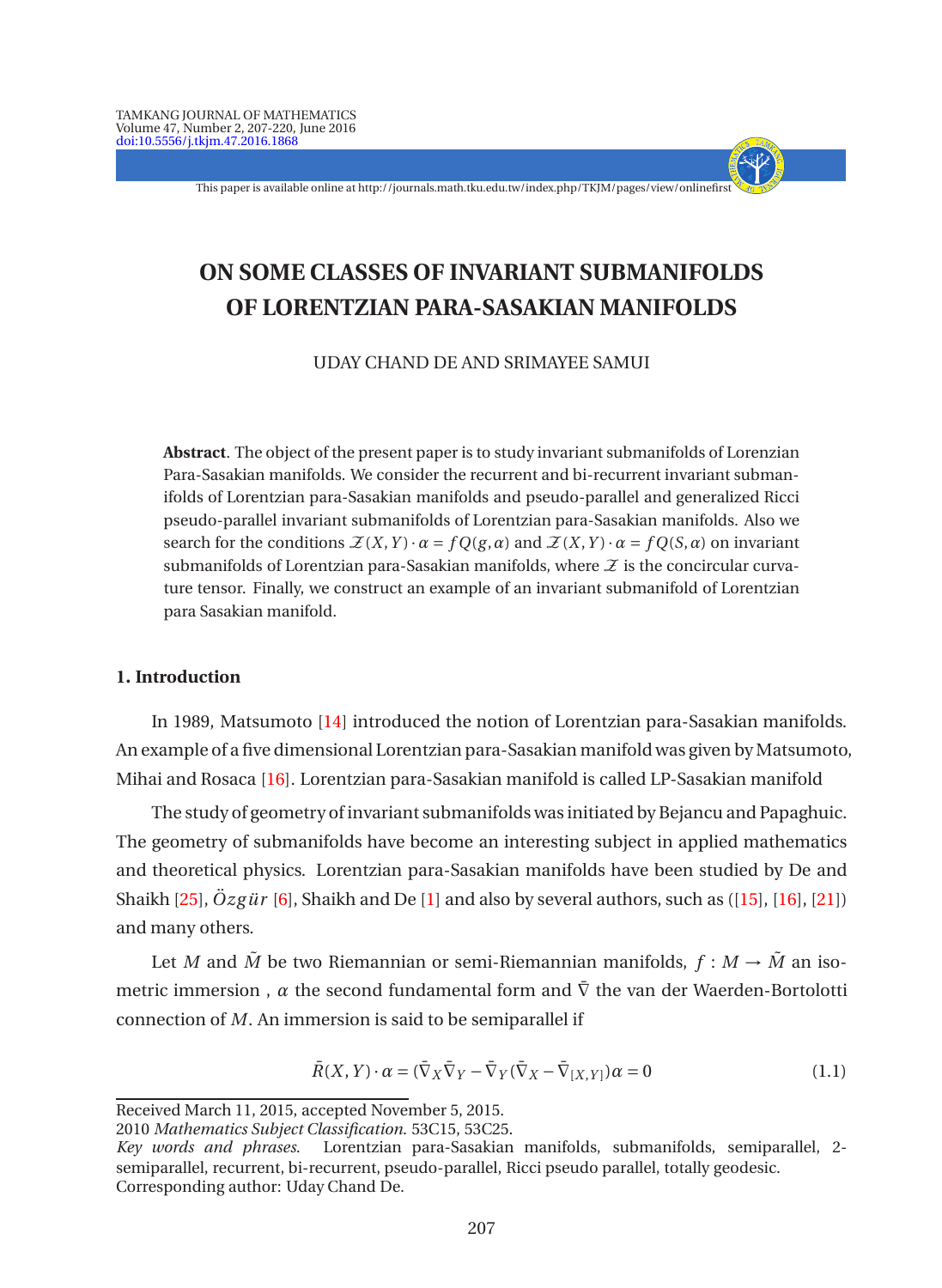holds for all vector fields tangent to *M* [\[11](#page-12-2)], where  $\overline{R}$  denotes the curvature tensor of the connection  $\bar{\nabla}$ . Semiparallel immersion has been studied by many authors, see, for example, ([\[12](#page-12-3)], [\[10](#page-12-4)], [\[13](#page-13-5)] and [\[20](#page-13-6)]).

An immersion is said to be pseudo-parallel ([\[2](#page-12-5)], [\[3](#page-12-6)]) if

<span id="page-1-0"></span>
$$
\bar{R}(X, Y) \cdot \alpha = fQ(g, \alpha) \tag{1.2}
$$

holds for all vector fields *X*, *Y* tangent to *M*, where *f* denotes real valued function on *M* and for a  $(0, k)$ ,  $k \ge 1$  tensor *T* and a  $(0, 2)$  tensor *E*,  $Q(E, T)$  is defined by [\[19\]](#page-13-7)

$$
Q(E, T)(X_1, X_2, ..., X_k; X, Y) = -T((X \wedge_E Y)X_1, ..., X_k) -T(X_1, (X \wedge_E Y)X_2, ..., X_k) - \cdots -T(X_1, X_2, ..., X_{k-1}, (X \wedge_E Y)X_k),
$$
(1.3)

where  $X \wedge_E Y$  is defined by

$$
(X \wedge_E Y)Z = E(Y, Z)X - E(X, Z)Y.
$$
\n
$$
(1.4)
$$

Therefore we can take the following equation instead of [\(1.2\)](#page-1-0)

$$
R^{\perp}(X, Y)\alpha(U, V) - \alpha(R(X, Y)U, V) - \alpha(U, R(X, Y)V)
$$
  
= 
$$
-f[\alpha((X \wedge_g Y)U, V) + \alpha(U, (X \wedge_g Y)V)].
$$
 (1.5)

Also Murathan, Arsalan and Ezentas [\[5\]](#page-12-7) defined submanifolds satisfying the condition

$$
\bar{R}(X, Y) \cdot \alpha = fQ(S, \alpha). \tag{1.6}
$$

The equation  $(1.7)$  can be written as

<span id="page-1-1"></span>
$$
R^{\perp}(X, Y)\alpha(U, V) - \alpha(R(X, Y)U, V) - \alpha(U, R(X, Y)V)
$$
  
= 
$$
-f[\alpha((X \wedge_S Y)U, V) + \alpha(U, (X \wedge_S Y)V)].
$$
 (1.7)

This kind of submanifolds are called generalized Ricci-pseudo parallel.

In a recent paper [\[22\]](#page-13-8) , Pradip Majhi studied invariant submanifolds of Kenmotsu manifolds. Also in [\[26\]](#page-13-9), V. Mangione studied invariant submanifolds of Kenmotsu manifolds and some conditions that these submanifolds are totally geodesic are given. Besides these, invariant submanifolds of Lorentzian para-Sasakian manifolds were studied by Özgür and Murathan [\[7\]](#page-12-8). Submanifolds of Lorentzian para-Sasakian manifolds have also been studied by several authors, such as ([\[21\]](#page-13-4), [\[24\]](#page-13-10), [\[25](#page-13-2)]) and many others.

Motivated by these studies, in this paper we consider invariant submanifolds of Lorentzian para-Sasakian manifolds and search some conditions that these submanifolds are totally geodesic.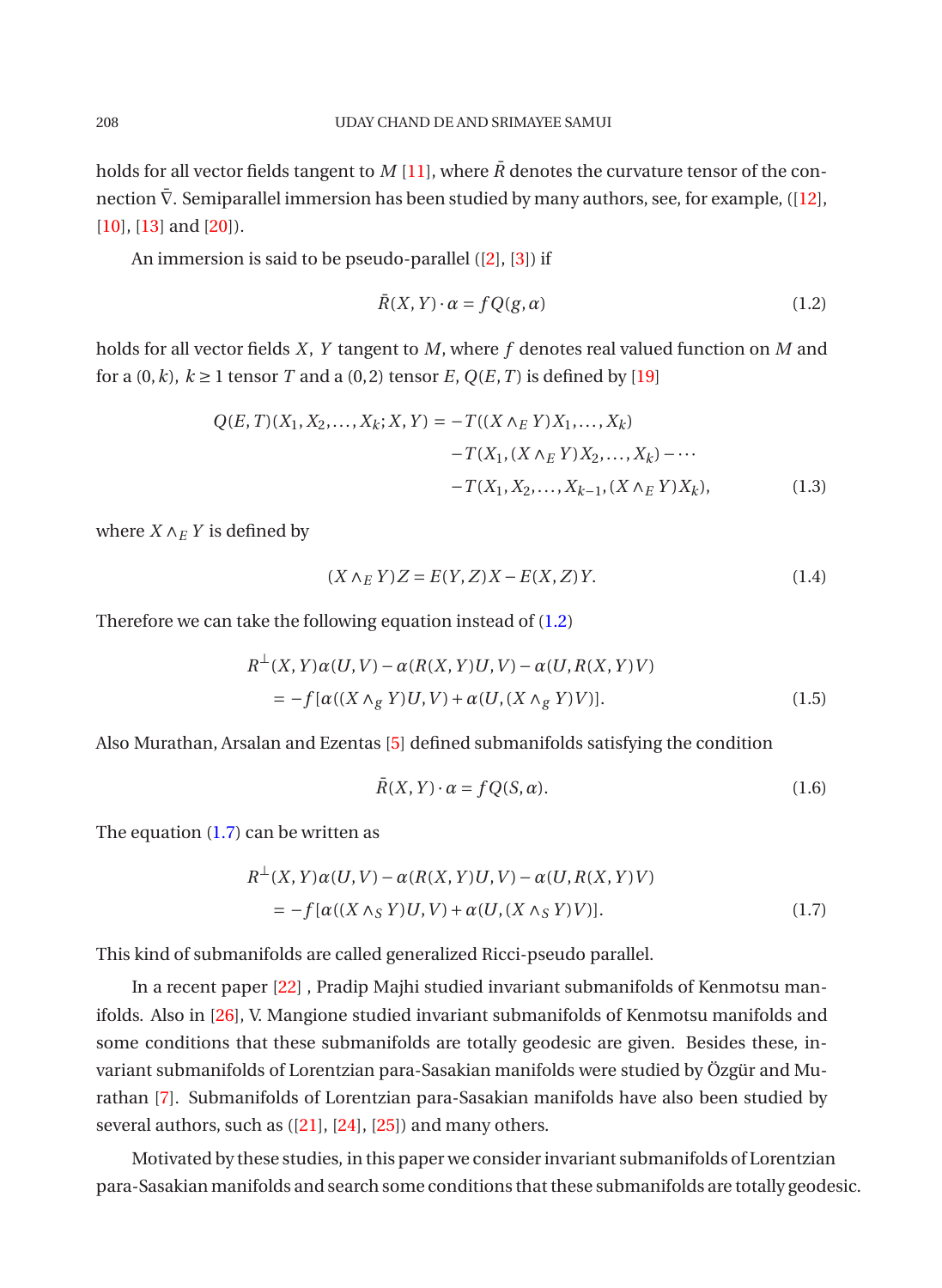The paper is organized as follows: In section 2, we give necessary details about submanifolds and concircular curvature tensor. In section 3, we discuss about Lorentzian para-Sasakian manifolds and its submanifolds. In section 4, we study recurrent and bi-recurrent invariant submanifolds of Lorentzian para-Sasakian manifolds. In section 5 and 6, pseudoparallel and generalized Ricci pseudo-parallel invariant submanifolds of Lorentzian para-Sasakian manifolds have been studied. Section 7 and 8 are devoted to study invariant submanifolds satisfying the conditions  $\mathcal{Z}(X,Y) \cdot \alpha = fQ(g,\alpha)$  and  $\mathcal{Z}(X,Y) \cdot \alpha = fQ(S,\alpha)$  respectively. Finally, we construct an example of an invariant submanifold of Lorentzian para-Sasakian manifold.

# **2. Basic concepts**

Let  $(M, g)$  be an *n*-dimensional Riemannian submanifold of an  $(n + d)$ -dimensional Riemannian manifold  $(\tilde{M}, \tilde{g})$ . We denote by  $\tilde{\nabla}$  and  $\nabla$  the Levi-civita connections of  $\tilde{M}$  and  $M$ , respectively. Then we have the Gauss and Weingarten formulas

$$
\tilde{\nabla}_X Y = \nabla_X Y + \alpha(X, Y),
$$
  
\n
$$
\tilde{\nabla}_X N = -A_N X + \nabla_X^{\perp} N,
$$
\n(2.1)

and

where *X*, *Y* are vector fields tangent to *M* and *N* is normal vector field on *M*, respectively. 
$$
\nabla^{\perp}
$$
 is called the normal connection of *M*. We call  $\alpha$  the second fundamental form of the submanifold *M*. If  $\alpha = 0$ , then the submanifold is said to be totally geodesic. For the second fundamental form  $\alpha$ , the covariant derivative of  $\alpha$  is defined by

$$
(\bar{\nabla}_X \alpha)(Y, Z) = \nabla_X^{\perp} N - \alpha(\nabla_X Y, Z) - \alpha(Y, \nabla_X Z)
$$
\n(2.2)

for any vector fields *X*, *Y*, *Z* tangent to *M*. Then  $\nabla \alpha$  is a normal bundle valued tensor of type (1,3) and is called the third fundamental form of  $M$ .  $\bar{\nabla}$  is called the van der waerden-Bortolotti connection *M*, i.e,  $\overline{V}$  is the connection in  $TM \oplus T^{\perp}M$  built with  $\nabla$  and  $\nabla^{\perp}$ . If  $\overline{V} = 0$ , then *M* is said to have parallel second fundamental form [\[4\]](#page-12-9). From the Gauss and Weingarten formulas we obtain

$$
(\tilde{R}(X, Y)Z)^{T} = R(X, Y)Z + A_{\alpha(X, Z)}Y - A_{\alpha(Y, Z)}X.
$$
\n(2.3)

Therefore from [\(1.1\)](#page-0-0) we have

<span id="page-2-0"></span>
$$
(\bar{R}(X, Y) \cdot \alpha)(U, V) = R^{\perp}(X, Y)\alpha(U, V)
$$
  
-\alpha(R(X, Y)U, V) - \alpha(U, R(X, Y)V) (2.4)

for all vector fields *X*,*Y* ,*U and V* tangent to *M*, where

$$
R^{\perp}(X,Y) = [\nabla_X^{\perp}, \nabla_Y^{\perp}] - \nabla_{[X,Y]}^{\perp},
$$
\n(2.5)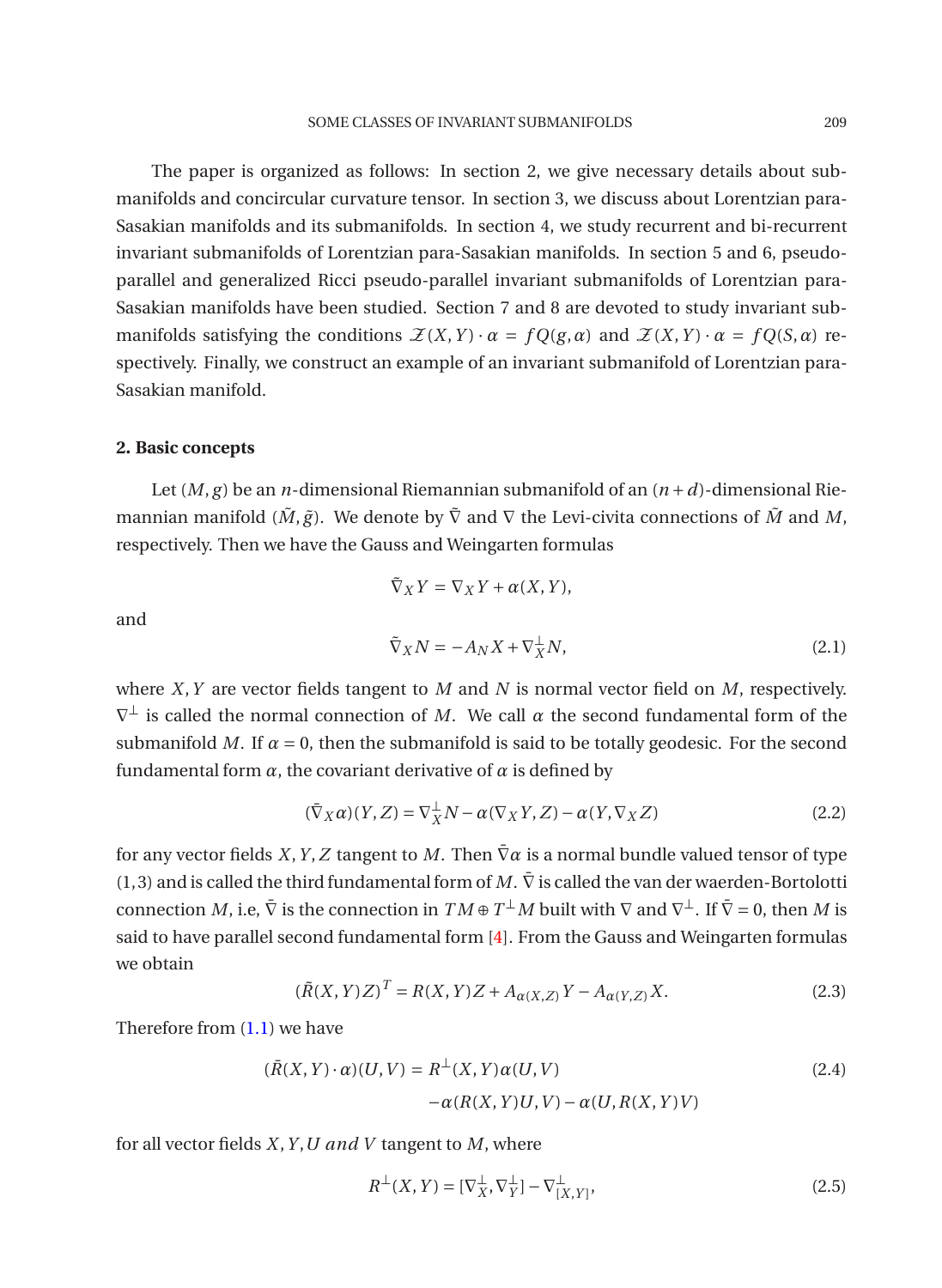and  $\bar{R}$  denotes the curvature tensor of  $\bar{\nabla}$ .

For an *n*-dimensional ( $n \geq 3$ ) Riemannian manifold (*M*, *g*), the concircular curvature tensor  $\mathcal Z$  is defined by [\[17](#page-13-11)]

<span id="page-3-0"></span>
$$
\mathcal{Z}(X,Y)V = R(X,Y)V - \frac{r}{n(n-1)}\{g(Y,V)X - g(X,V)Y\}
$$
\n(2.6)

for all vector fields *X*,*Y* and *V* on *M<sup>n</sup>* , where *r* is the scalar curvature and *R* denotes the curvature tensor of M.

Concircular curvature tensor appeared in the study of concircular mappings, i.e., conformal mappings preserving geodesic circles [\[20\]](#page-13-6). Concircular curvature tensors play an important role in the theory of projective and conformal transformations.

Similar to [\(2.4\)](#page-2-0) and [\(2.6\)](#page-3-0) the tensor  $\mathcal{Z}(X, Y) \cdot \alpha$  is defined by

$$
(\mathcal{Z}(X,Y)\cdot\alpha)(U,V) = R^{\perp}(X,Y)\alpha(U,V) - \alpha(\mathcal{Z}(X,Y)U,V) - \alpha(U,\mathcal{Z}(X,Y)V). \tag{2.7}
$$

# **3. Lorentzian Para-Sasakian manifolds**

Let  $\tilde{M}$  be an *n*-dimensional differential manifold endowed with a (1,1) tensor field  $\varphi$ , a vector field *ξ*, a 1-form and a Lorentzian metric  $\tilde{g}$  of type (0, 2) such that for each point *p* ∈  $\tilde{M}$ , the tensor  $\tilde{g}_p$ :  $T_p \tilde{M} \times T_p \tilde{M} \to \mathbb{R}$  is a non-degenerate inner product of signature (-, +, +,..., +), where  $T_p\tilde{M}$  denotes the tangent space of  $\tilde{M}$  at  $p$  and  $\mathbb R$  is the real number space which satisfies

$$
\varphi^2(X) = X + \eta(X)\xi, \ \eta(\xi) = -1,\tag{3.1}
$$

$$
\tilde{g}(X,\xi) = \eta(X), \ \tilde{g}(\varphi X, \varphi Y) = \tilde{g}(X,Y) + \eta(X)\eta(Y) \tag{3.2}
$$

for all vector fields *X*, *Y*. Then such a structure  $(\varphi, \xi, \eta, \tilde{g})$  is termed as Lorentzian almost paracontact structure and the manifold with the structure  $(\varphi, \xi, \eta, \tilde{g})$  is called a Lorentzian almost paracontact manifold  $[14]$  $[14]$ . In the Lorentzian almost paracontact manifold  $\tilde{M}$ , the following relations hold [\[14\]](#page-13-0):

$$
\varphi \xi = 0, \qquad \eta(\varphi X) = 0, \tag{3.3}
$$

$$
\Phi(X, Y) = \Phi(Y, X),\tag{3.4}
$$

where  $\Phi(X, Y) = \tilde{g}(X, \varphi Y)$ .

A Lorentzian almost paracontact manifold  $\tilde{M}$  equipped with the structure  $(\varphi, \xi, \eta, \tilde{g})$  is called an LP-Sasakian manifold [\[14\]](#page-13-0) if

$$
(\tilde{\nabla}_X \varphi) Y = \tilde{g}(\varphi X, \varphi Y) \xi + \eta(Y) \varphi^2 X,\tag{3.5}
$$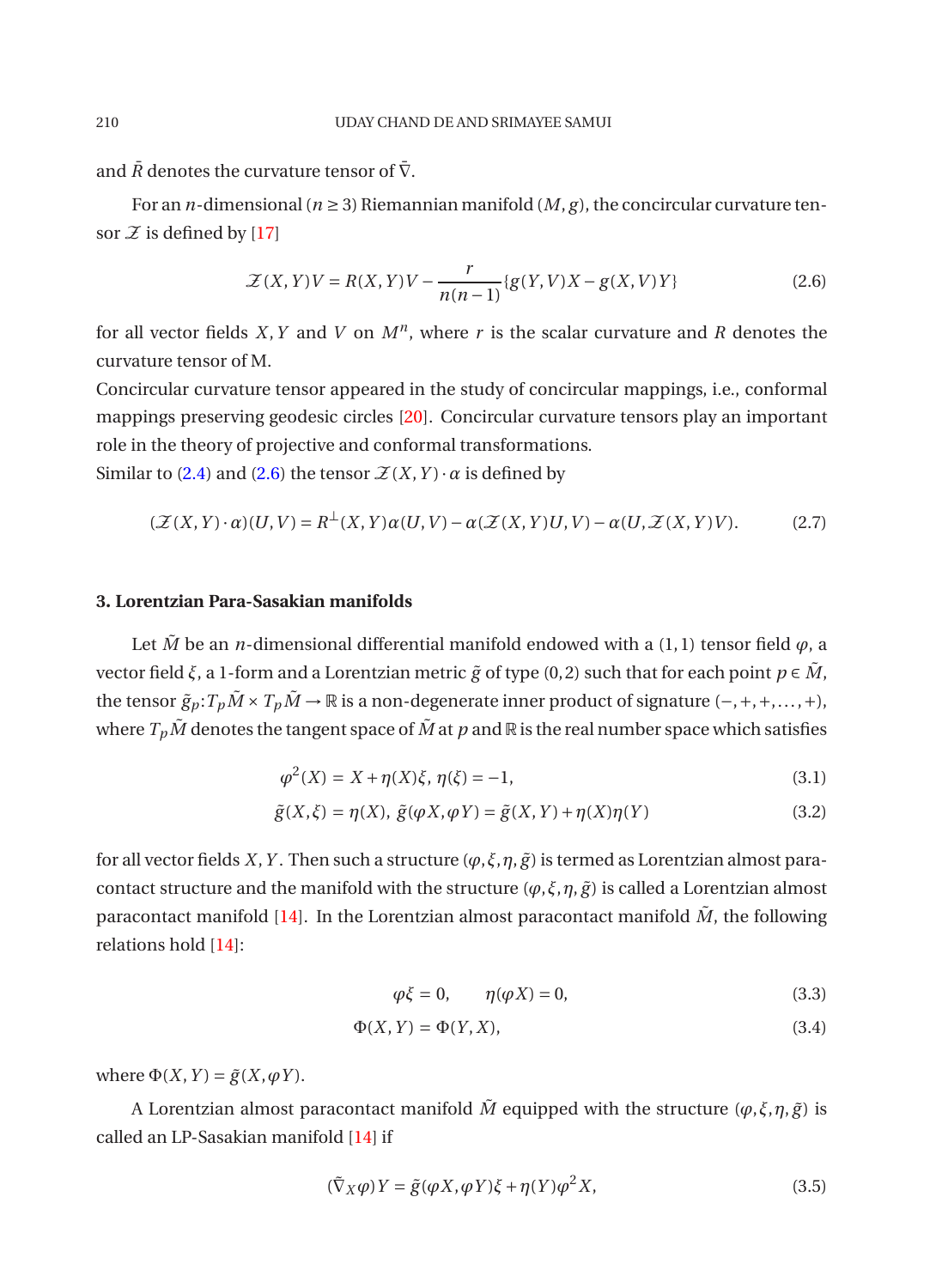where  $\tilde{\nabla}$  denotes the operator of covariant differentiation with respect to the Lorentzian metric  $\tilde{g}$ . In an LP-Sasakian manifold  $\tilde{M}$  with structure ( $\varphi$ , $\xi$ , $\eta$ , $\tilde{g}$ ), it is easily seen that

$$
\tilde{\nabla}_X \xi = \varphi X,\tag{3.6}
$$

$$
\tilde{R}(\xi, X)Y = \tilde{g}(X, Y)\xi - \eta(Y)X,\tag{3.7}
$$

$$
\tilde{R}(X,Y)\xi = \eta(Y)X - \eta(X)Y,\tag{3.8}
$$

$$
\tilde{S}(X,\xi) = (n-1)\eta(X) \tag{3.9}
$$

for all vector fields *X*, *Y* on  $\tilde{M}$  [\[14](#page-13-0)], where  $\tilde{S}$  denotes the Ricci tensor of  $\tilde{M}$  and  $\tilde{R}$  is the curvature tensor of  $\tilde{M}$ .

A submanifold *M* of an LP-Sasakian manifold *M*˜ is called an invariant submanifold of *M*˜ if *ϕ*(*T M*) ⊂ *T M*. In an invariant submanifold of an LP-Sasakian manifold

<span id="page-4-0"></span>
$$
\alpha(X,\xi) = 0,\tag{3.10}
$$

for any vector field *X* tangent to *M* ([\[24\]](#page-13-10), [\[21\]](#page-13-4)).

In [\[7](#page-12-8)] Özgür and Murathan proved the following Lemma:

**Lemma 3.1.** *Let M be an n-dimensional invariant submanifold of an LP-Sasakian manifold*  $\tilde{M}$ . Then the following equations hold on M:

<span id="page-4-1"></span>
$$
\nabla_X \xi = \varphi X,\tag{3.11}
$$

$$
R(X,Y)\xi = \eta(Y)X - \eta(X)Y,\tag{3.12}
$$

$$
R(\xi, Y)\xi = \eta(Y)\xi - Y,\tag{3.13}
$$

$$
S(X,\xi) = (n-1)\eta(X),
$$
\n(3.14)

$$
S(\xi, \xi) = (n-1)\xi, Q\xi = (n-1)\xi,
$$
\n(3.15)

$$
(\nabla_X \varphi) Y = g(X, Y)\xi + \eta(Y)X + 2\eta(X)\eta(Y)\xi, \tag{3.16}
$$

$$
\mathcal{Z}(\xi, X)\xi = \left(1 - \frac{r}{n(n-1)}\right)(\eta(X)\xi + X),\tag{3.17}
$$

$$
\alpha(X, \varphi Y) = \varphi \alpha(X, Y), \tag{3.18}
$$

*where Q denotes the Ricci operator of M defined by*  $S(X, Y) = g(QX, Y)$ *.* 

### **4. Recurrent and bi-recurrent invariant submanifolds of LP-Sasakian manifolds**

Let us consider that *M* be an invariant *n*-dimensional submanifold of an (*n*+*d*)-dimensional LP-Sasakian manifold  $\tilde{M}$ .

In [\[7](#page-12-8)], Özgür and Murathan proved the following lemma: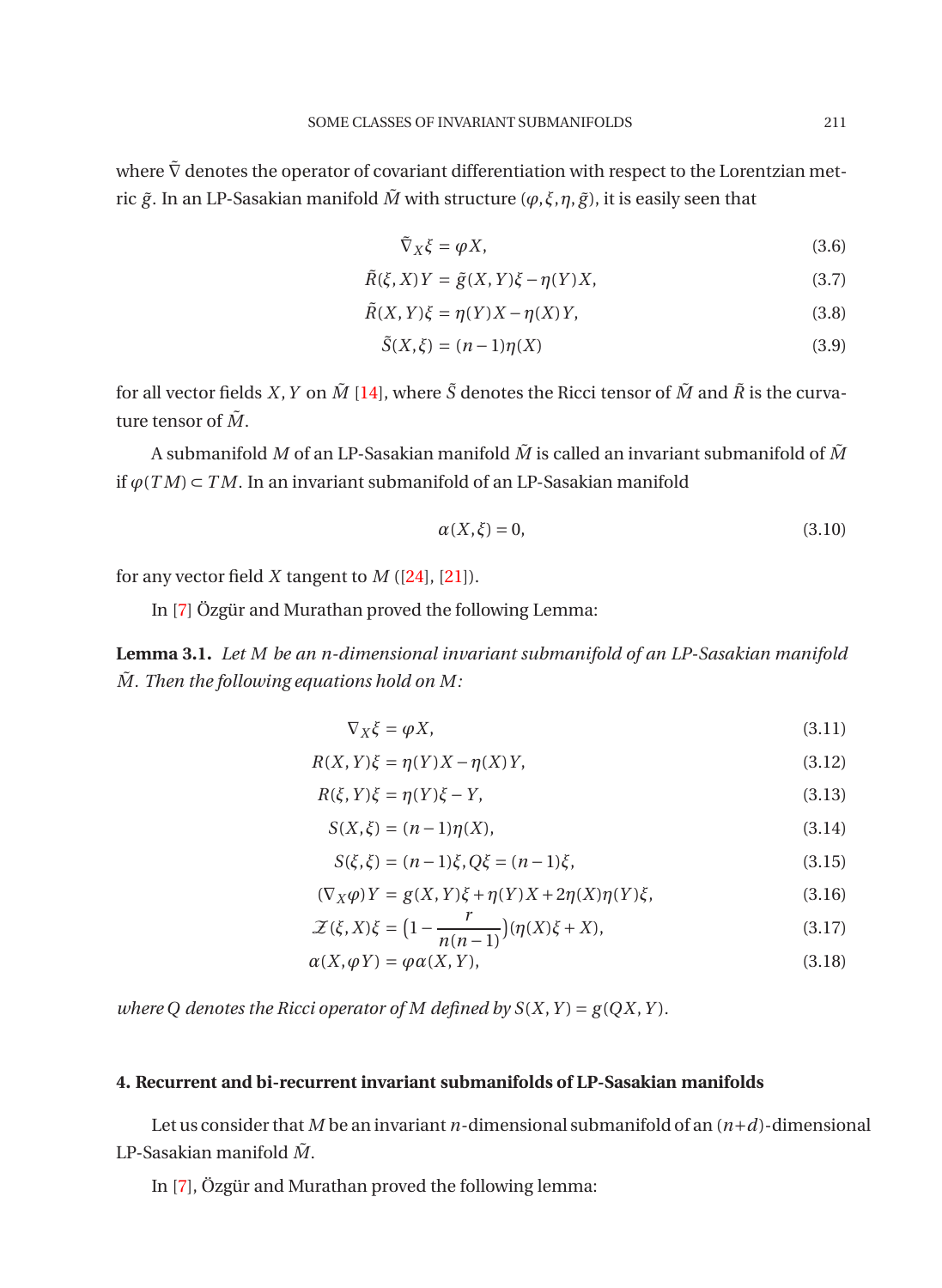**Lemma 4.1.** Let  $M^n$  be an invariant submanifold of an LP-Sasakian manifold  $\tilde{M}$ . Then  $M^n$ *has parallel second fundamental form if and only if M<sup>n</sup> is totally geodesic.*

Now we prove the following Lemma:

**Lemma 4.2.** *If a non-flat Riemannian manifold has a recurrent second fundamental form, then it is semiparallel.*

**Proof.** The second fundamental form  $\alpha$  is said to be recurrent if

$$
\nabla \alpha = A \otimes \alpha,
$$

where  $\alpha$  is non-zero and A is an everywhere nonzero 1-form. We now define a function f on M by

$$
f^2 = g(\alpha, \alpha),
$$

where the metric g is extended to the inner product between the tensor fields in the standard fashion. Then we know that  $f(Yf) = f^2A(Y)$ . So from this we have  $Yf = fA(Y)$ , since f is nonzero. This implies that

$$
X(Yf) = \frac{1}{f}(Xf)(Yf) + (XA(Y))f.
$$

 $Hence, X(Yf) - Y(Xf) = {XA(Y) - YA(X)}f.$ Therefore, we get

<span id="page-5-0"></span>
$$
(\tilde{\nabla}_X \tilde{\nabla}_Y - \tilde{\nabla}_Y \tilde{\nabla}_X - \tilde{\nabla}_{[X,Y]})f = \{XA(Y) - YA(X) - A([X,Y])\}f.
$$

Since the left hand side of the above equation is identically zero and f is nonzero on M by our assumption, we obtain

$$
dA(X,Y) = 0,\t\t(4.1)
$$

i.e., the 1-form A is closed.

Now from

$$
(\nabla_X\alpha)(U,V) = A(X)\alpha(U,V),
$$

we get

$$
(\tilde{\nabla}_U \tilde{\nabla}_V \alpha)(X, Y) - (\tilde{\nabla}_{\tilde{\nabla}_U V} \alpha)(X, Y) = [(\tilde{\nabla}_U A)V + A(U)A(V)]\alpha(X, Y).
$$

Hence using [\(4.1\)](#page-5-0), we get

$$
(\tilde{R}(X, Y) \cdot \alpha)(U, V) = [2dA(X, Y)]\alpha(X, Y) = 0.
$$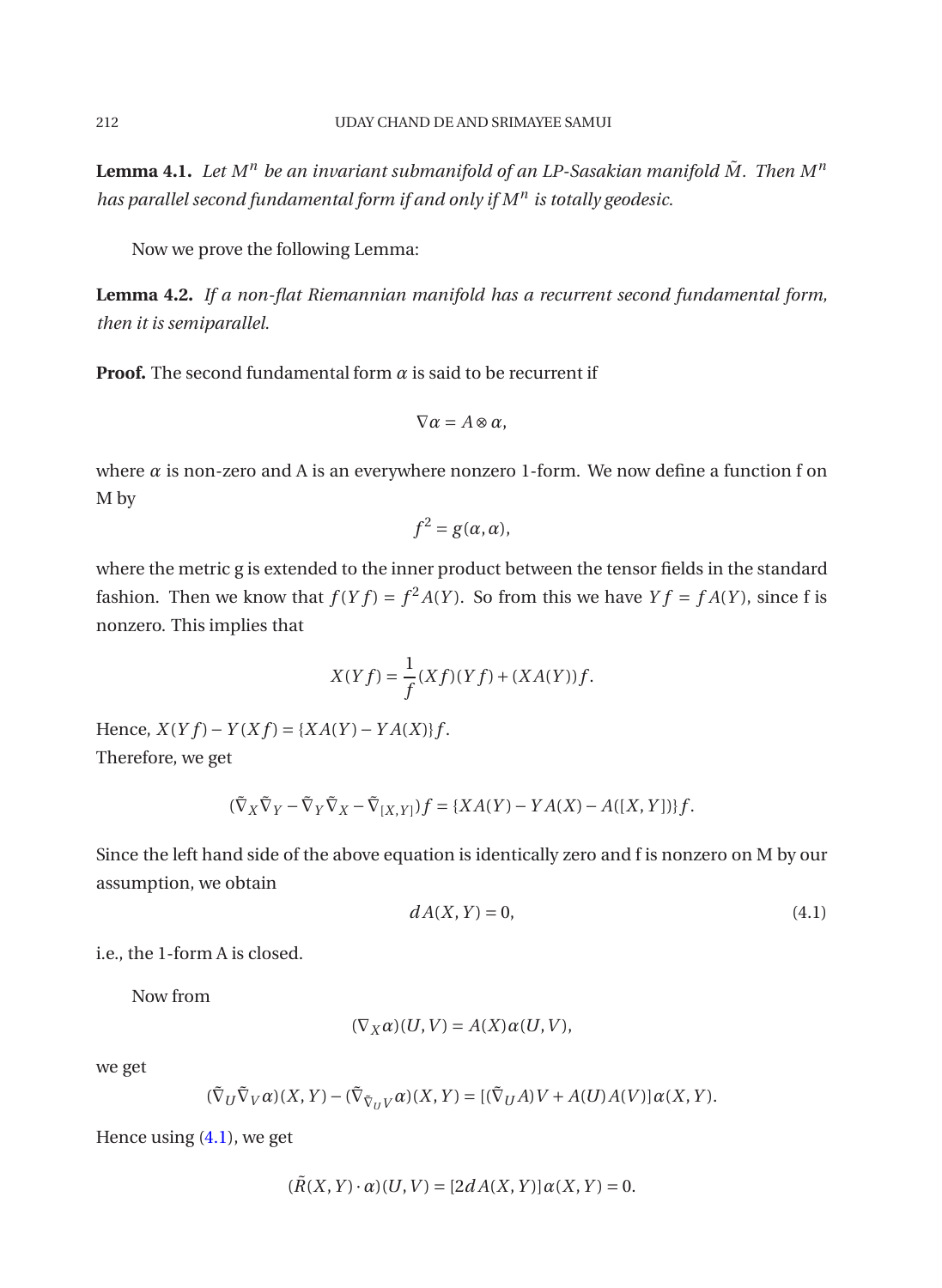Therefore, we have

$$
\tilde{R}(X,Y)\cdot\alpha=0.
$$

for any vector field X, Y. If  $f = 0$ , then from  $f^2 = g(\alpha, \alpha)$  we get  $\alpha = 0$  and hence obviously  $R(X, Y) \cdot \alpha = 0$ . Hence the result.  $\square$ 

<span id="page-6-0"></span>From Lemma [4.1](#page-6-0) and Lemma [4.2,](#page-6-1) we have the following:

**Corollary 4.1.** Let  $M^n$  be an invariant submanifold of an LP-Sasakian manifold  $\tilde{M}$ . Then  $M^n$ *has recurrent second fundamental form if and only if M<sup>n</sup> is totally geodesic.*

The second fundamental form *α* is bi-recurrent if there exists a non-zero covariant tensor field *B* such that  $(\nabla_X \nabla_W \alpha - \nabla_{\nabla_X W} \alpha)(Y, Z) = B(X, W) \alpha(Y, Z)$ . In a recent paper [\[23\]](#page-13-12) Aikawa and Matsuyama proved that if a tensor field *T* is bi-recurrent, then  $R(X, Y) \cdot T = 0$ . Therefore by virtue of the lemma [4.1](#page-6-0) we can state the following:

<span id="page-6-1"></span>**Corollary 4.2.** Let  $M^n$  be an invariant submanifold of an LP-Sasakian manifold  $\tilde{M}$ . Then  $M^n$ *has bi-recurrent second fundamental form if and only if M<sup>n</sup> is totally geodesic.*

## **5. Pseudo-parallel invariant submanifolds of LP-Saskian manifolds**

In this section we study pseudo-parallel invariant submanifolds of LP-Sasakian manifolds. Therefore we have

<span id="page-6-2"></span>
$$
\bar{R}(X,Y) \cdot \alpha = fQ(g,\alpha) \tag{5.1}
$$

holds for all vector fields *X*,*Y* tangent to *M*, where *f* denotes the real valued function on *M<sup>n</sup>* . The equation [\(5.1\)](#page-6-2) can be written as

<span id="page-6-4"></span>
$$
R^{\perp}(X, Y)\alpha(U, V) - \alpha(R(X, Y)U, V)
$$
  
\n
$$
-\alpha(U, R(X, Y)V) = -f[\alpha((X \wedge_{g} Y)U, V) +
$$
  
\n
$$
\alpha(U, (X \wedge_{g} Y)V)],
$$
\n(5.2)

where  $(X \wedge_g Y)$  is defined by

<span id="page-6-3"></span>
$$
(X \wedge_g Y)Z = g(Y, Z)X - g(X, Z)Y.
$$
\n
$$
(5.3)
$$

Substituting  $(5.3)$  in  $(5.2)$ , we have

<span id="page-6-5"></span>
$$
R^{\perp}(X,Y)\alpha(U,V) - \alpha(R(X,Y)U,V)
$$
\n
$$
-\alpha(U,R(X,Y)V) = -f[g(Y,U)\alpha(X,V) - g(X,U)\alpha(Y,V)
$$
\n(5.4)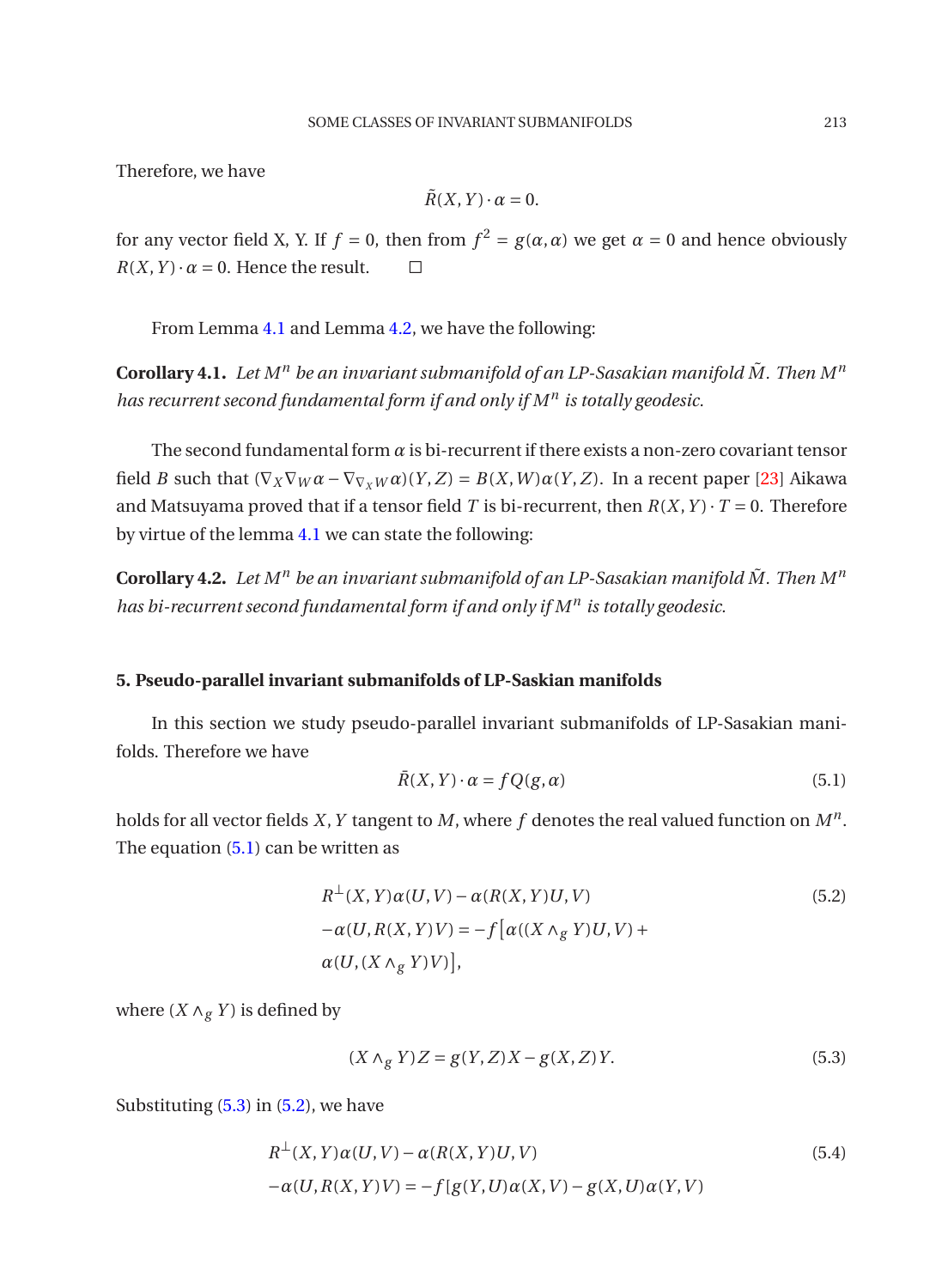$$
+g(Y,V)\alpha(U,X)-g(X,V)\alpha(U,Y)].
$$

Putting  $X = V = \xi$  in [\(5.4\)](#page-6-5), we obtain

<span id="page-7-0"></span>
$$
R^{\perp}(\xi, Y)\alpha(U, \xi) - \alpha(R(\xi, Y)U, \xi) - \alpha(U, R(\xi, Y)\xi)
$$
  
= 
$$
-f[g(Y, U)\alpha(\xi, \xi) - g(\xi, U)\alpha(Y, \xi) + g(Y, \xi)\alpha(U, \xi) - g(\xi, \xi)\alpha(U, Y)].
$$
 (5.5)

Using  $(3.10)$  and  $(3.13)$  in  $(5.5)$ , we have

$$
-\alpha(U, \eta(Y)\xi - Y) = -f[-\alpha(U, Y)],
$$
\n(5.6)

which implies

$$
(1 - f)\alpha(U, Y) = 0,\t(5.7)
$$

i.e,  $\alpha(U, Y) = 0$  which gives  $M^n$  is totally geodesic, provided  $f \neq 1$ . Conversely, let *M<sup>n</sup>* be totally geodesic. Then, from [\(5.4\)](#page-6-5) we get *M<sup>n</sup>* is pseudo-parallel. Thus we can state the following:

<span id="page-7-5"></span>**Theorem 5.1.** Let  $M^n$  be an invariant submanifold of an LP-Sasakian manifold  $\tilde{M}$ . Then  $M^n$ *is pseudo-parallel if and only if*  $M^n$  *is totally geodesic, provided*  $f \neq 1$ *.* 

# **6. Generalized Ricci pseudo-parallel invariant submanifolds of LP-Sasakian manifolds**

Let us consider  $M^n$  be a generalized Ricci pseudo-parallel invariant submanifold of an LP-Sasakian manifold  $\tilde{M}$ . Therefore we have

<span id="page-7-1"></span>
$$
\bar{R}(X, Y) \cdot \alpha = fQ(S, \alpha) \tag{6.1}
$$

for all vector fields *X*,*Y* tangent to *M*, where *f* denotes the real valued function on *M<sup>n</sup>* . The equation [\(6.1\)](#page-7-1) can be written as

<span id="page-7-3"></span>
$$
R^{\perp}(X,Y)\alpha(U,V) - \alpha(R(X,Y)U,V) - \alpha(U,R(X,Y)V)
$$
  
= 
$$
-f[\alpha((X \wedge_S Y)U,V) + \alpha(U,(X \wedge_S Y)V)],
$$
 (6.2)

where  $(X \wedge_S Y)$  is defined by

<span id="page-7-2"></span>
$$
(X \wedge_S Y)Z = S(Y, Z)X - S(X, Z)Y.
$$
\n
$$
(6.3)
$$

Substituting  $(6.3)$  in  $(6.2)$ , we have

<span id="page-7-4"></span>
$$
R^{\perp}(X, Y)\alpha(U, V) - \alpha(R(X, Y)U, V) - \alpha(U, R(X, Y)V)
$$
  
=  $-f[S(Y, U)\alpha(X, V) - S(X, U)\alpha(Y, V) + S(Y, V)\alpha(U, X) - S(X, V)\alpha(U, Y)].$  (6.4)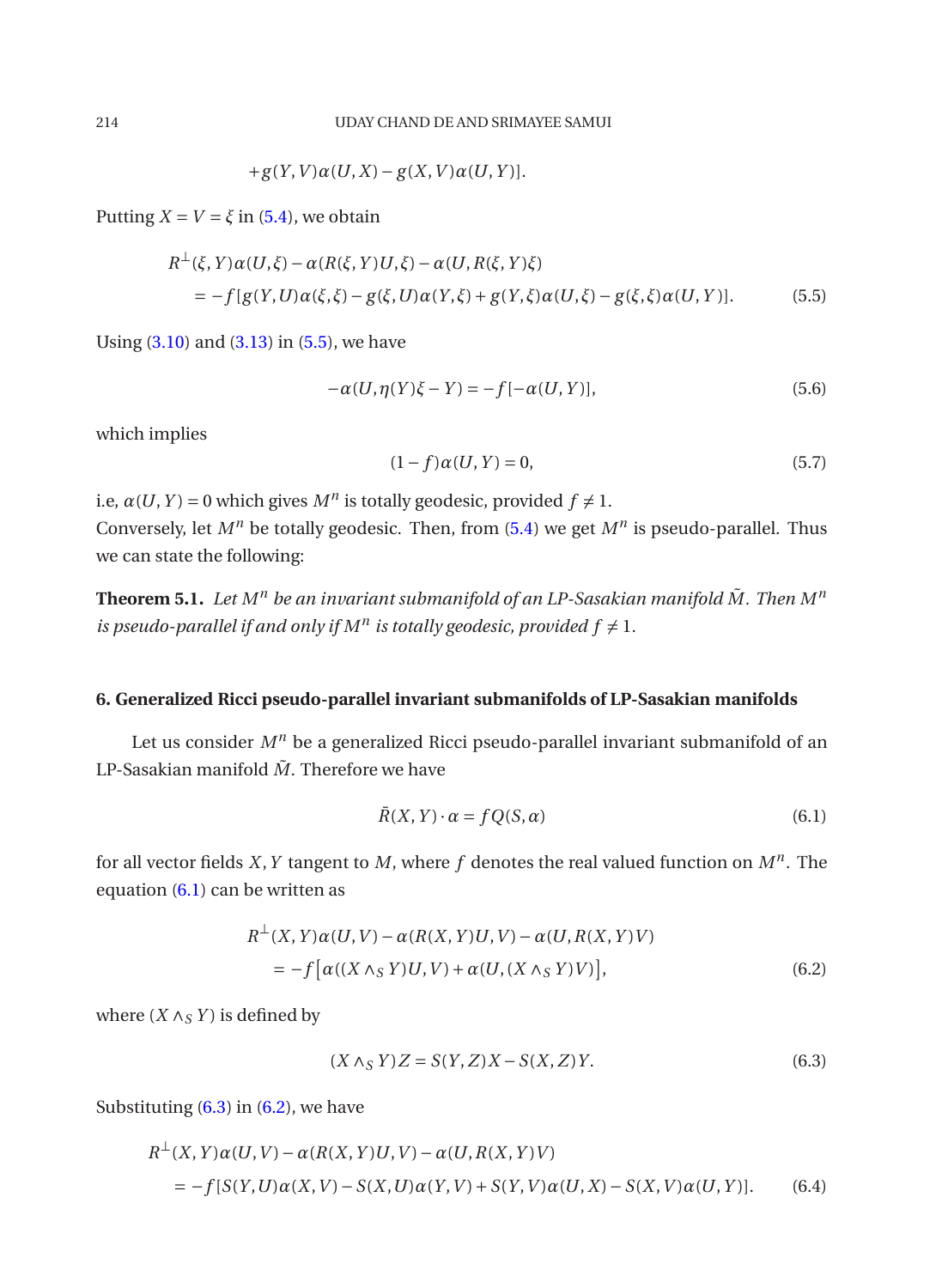Putting  $X = V = \xi$  in [\(6.4\)](#page-7-4), we obtain

<span id="page-8-0"></span>
$$
R^{\perp}(\xi, Y)\alpha(U,\xi) - \alpha(R(\xi, Y)U,\xi) - \alpha(U,R(\xi, Y)\xi)
$$
  
= 
$$
-f[S(Y,U)\alpha(\xi,\xi) - S(\xi,U)\alpha(Y,\xi) + S(Y,\xi)\alpha(U,\xi) - S(\xi,\xi)\alpha(U,Y)].
$$
 (6.5)

Using [\(3.10\)](#page-4-0), [\(3.13\)](#page-4-1) and [\(3.15\)](#page-4-1) in [\(6.5\)](#page-8-0), we get

$$
-\alpha(U, \eta(Y)\xi - Y) = -f[-(n-1)\alpha(U, Y)],
$$
\n(6.6)

which implies

$$
(1 - (n - 1)f)\alpha(U, Y) = 0,\t(6.7)
$$

i.e,  $\alpha(U, Y) = 0$  which gives  $M^n$  is totally geodesic, provided  $f \neq \frac{1}{n-1}$ . Conversely, let *M<sup>n</sup>* be totally geodesic. Then, from [\(6.4\)](#page-7-4) we get *M<sup>n</sup>* is pseudo-parallel. Thus we can state the following:

**Theorem 6.1.** Let  $M^n$  be an invariant submanifold of an LP-Sasakian manifold  $\tilde{M}$ . Then  $M^n$ *is generalized Ricci pseudo-parallel if and only if*  $M^n$  *is totally geodesic, provided*  $f \neq \frac{1}{n-1}$ *.* 

# **7. Invariant submanifolds of LP-Sasakian manifolds satisfying**  $\mathcal{Z}(X, Y) \cdot \alpha = fQ(g, \alpha)$

Let us consider  $M^n$  be an invariant submanifold of an LP-Sasakian manifold  $\tilde{M}$  satisfying

<span id="page-8-1"></span>
$$
\mathcal{Z}(X,Y) \cdot \alpha = fQ(g,\alpha) \tag{7.1}
$$

for all vector fields *X*,*Y* tangent to *M*, where *f* denotes the real valued function on *M<sup>n</sup>* . The equation [\(7.1\)](#page-8-1) can be written as

<span id="page-8-2"></span>
$$
R^{\perp}(X, Y)\alpha(U, V) - \alpha(\mathcal{Z}(X, Y)U, V) - \alpha(U, \mathcal{Z}(X, Y)V)
$$
  
= 
$$
-f[\alpha((X \wedge_{g} Y)U, V) + \alpha(U, (X \wedge_{g} Y)V)].
$$
 (7.2)

Substituting  $(5.3)$  in  $(7.2)$ , we have

<span id="page-8-3"></span>
$$
R^{\perp}(X,Y)\alpha(U,V) - \alpha(\mathcal{Z}(X,Y)U,V) - \alpha(U,\mathcal{Z}(X,Y)V)
$$
  
= 
$$
-f[g(Y,U)\alpha(X,V) - g(X,U)\alpha(Y,V) + g(Y,V)\alpha(U,X) - g(X,V)\alpha(U,Y)].
$$
 (7.3)

Putting  $X = V = \xi$  in [\(7.3\)](#page-8-3), we obtain

<span id="page-8-4"></span>
$$
R^{\perp}(\xi, Y)\alpha(U,\xi) - \alpha(\mathcal{Z}(\xi, Y)U,\xi) - \alpha(U,\mathcal{Z}(\xi, Y)\xi)
$$
  
= 
$$
-f[g(Y,U)\alpha(\xi,\xi) - g(\xi,U)\alpha(Y,\xi) + g(Y,\xi)\alpha(U,\xi) - g(\xi,\xi)\alpha(U,Y)].
$$
 (7.4)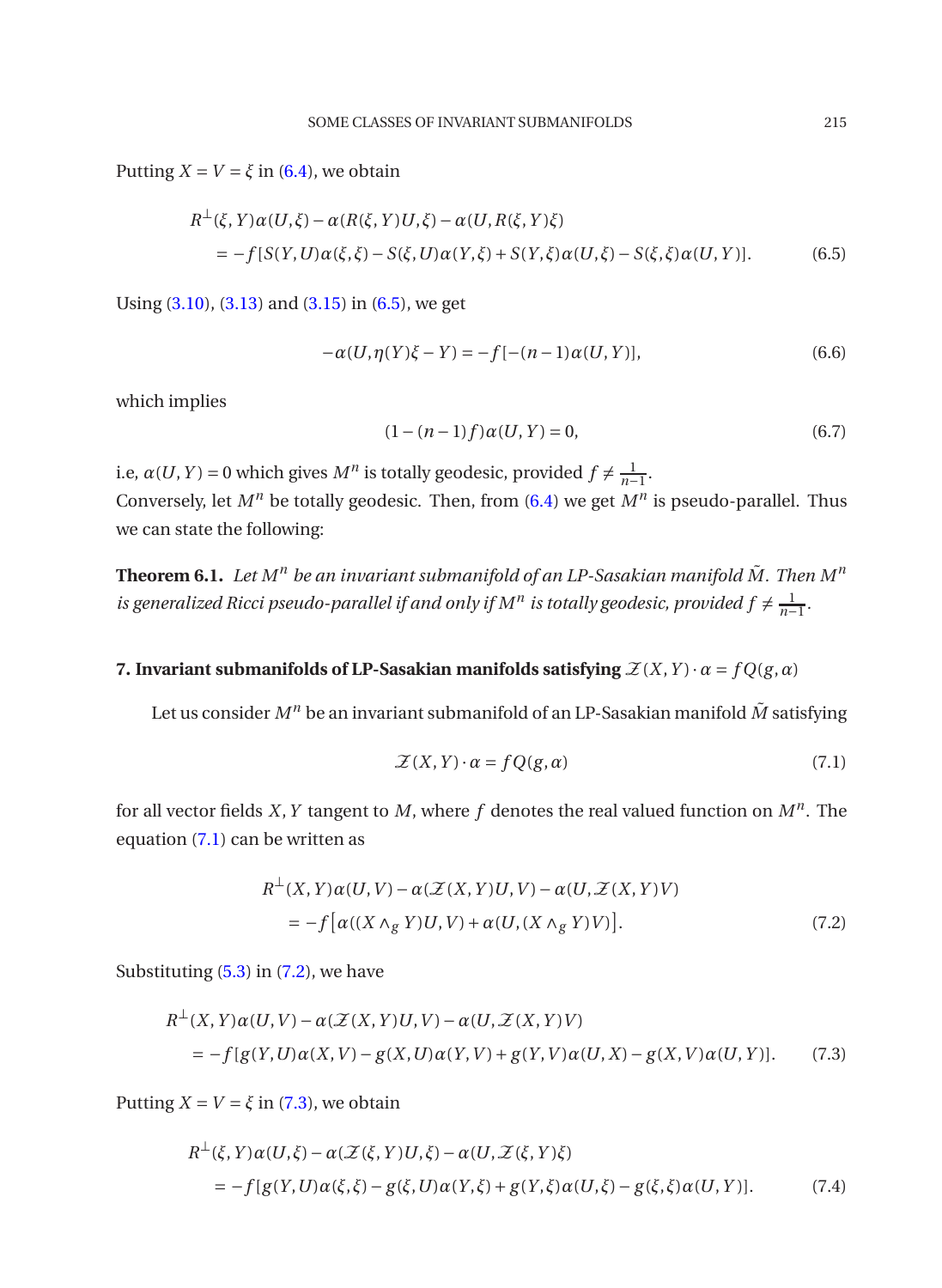Using  $(3.10)$  and  $(3.17)$  in  $(7.4)$ , we get

$$
-\alpha\big(U, \big(1 - \frac{r}{n(n-1)}\big)\big(\eta(Y)\xi + Y\big)\big) = -f[-\alpha(U, Y)],\tag{7.5}
$$

which implies

$$
(f + (1 - \frac{r}{n(n-1)}))\alpha(U, Y) = 0,
$$
\n(7.6)

i.e.,  $\alpha(U, Y) = 0$  which gives  $M^n$  is totally geodesic, provided  $f \neq \left(\frac{r}{n(n-1)} - 1\right)$ . Conversely, let  $M^n$  be totally geodesic. Then, from [\(7.3\)](#page-8-3) we get  $M^n$  satisfies  $\mathcal{Z}(X,Y) \cdot \alpha =$  $fQ(g, \alpha)$ . Thus we can state the following:

**Theorem 7.1.** Let  $M^n$  be an invariant submanifold of an LP-Sasakian manifold  $\tilde{M}$ . Then  $M^n$ *satisfies*  $\mathcal{Z}(X, Y) \cdot \alpha = fQ(g, \alpha)$  *if and only if*  $M^n$  *is totally geodesic, provided*  $f \neq (\frac{r}{n(n-1)} - 1)$ *.* 

# **8. Invariant submanifolds of LP-Sasakian manifolds satisfying**  $\mathcal{Z}(X, Y) \cdot \alpha = f(Q(S, \alpha))$

Let us consider  $M^n$  be an invariant submanifold of an LP-Sasakian manifold  $\tilde{M}$  satisfying

<span id="page-9-0"></span>
$$
\mathcal{Z}(X,Y) \cdot \alpha = fQ(S,\alpha) \tag{8.1}
$$

for all vector fields *X*,*Y* tangent to *M*, where *f* denotes the real valued function on *M<sup>n</sup>* . The equation [\(8.1\)](#page-9-0) can be written as

<span id="page-9-1"></span>
$$
R^{\perp}(X,Y)\alpha(U,V) - \alpha(\mathcal{Z}(X,Y)U,V) - \alpha(U,\mathcal{Z}(X,Y)V)
$$
  
= 
$$
-f[\alpha((X \wedge_S Y)U,V) + \alpha(U,(X \wedge_S Y)V)].
$$
 (8.2)

Substituting  $(6.3)$  in  $(8.2)$ , we have

<span id="page-9-2"></span>
$$
R^{\perp}(X, Y)\alpha(U, V) - \alpha(\mathcal{Z}(X, Y)U, V)
$$
\n
$$
-\alpha(U, \mathcal{Z}(X, Y)V) = -f[S(Y, U)\alpha(X, V) - S(X, U)\alpha(Y, V)
$$
\n
$$
+S(Y, V)\alpha(U, X) - S(X, V)\alpha(U, Y)].
$$
\n(8.3)

Putting  $X = V = \xi$  in [\(8.3\)](#page-9-2), we obtain

<span id="page-9-3"></span>
$$
R^{\perp}(\xi, Y)\alpha(U, \xi) - \alpha(\mathcal{Z}(\xi, Y)U, \xi) - \alpha(U, \mathcal{Z}(\xi, Y)\xi)
$$
  
= 
$$
-f[S(Y, U)\alpha(\xi, \xi) - S(\xi, U)\alpha(Y, \xi) + S(Y, \xi)\alpha(U, \xi) - S(\xi, \xi)\alpha(U, Y)].
$$
 (8.4)

Using  $(3.10)$ ,  $(3.15)$  and  $(3.17)$  in  $(8.4)$ , we have

$$
-\alpha\big(U,\big(1-\frac{r}{n(n-1)}\big)\big(\eta(Y)\xi+Y\big)\big)=-f[-(n-1)\alpha(U,Y)],\tag{8.5}
$$

which follows that

$$
((n-1)f + (1 - \frac{r}{n(n-1)}))\alpha(U, Y) = 0,
$$
\n(8.6)

<span id="page-9-4"></span>i.e,  $\alpha(U, Y) = 0$  which gives  $M^n$  is totally geodesic, provided  $f \neq \left(\frac{r}{n(n-1)^2} - \frac{1}{(n-1)}\right)$ . Conversely, let  $M^n$  be totally geodesic. Then, from [\(8.3\)](#page-9-2) we get  $M^n$  satisfies  $\mathcal{Z}(X,Y) \cdot \alpha =$  $fQ(S, \alpha)$ . Thus we can state the following: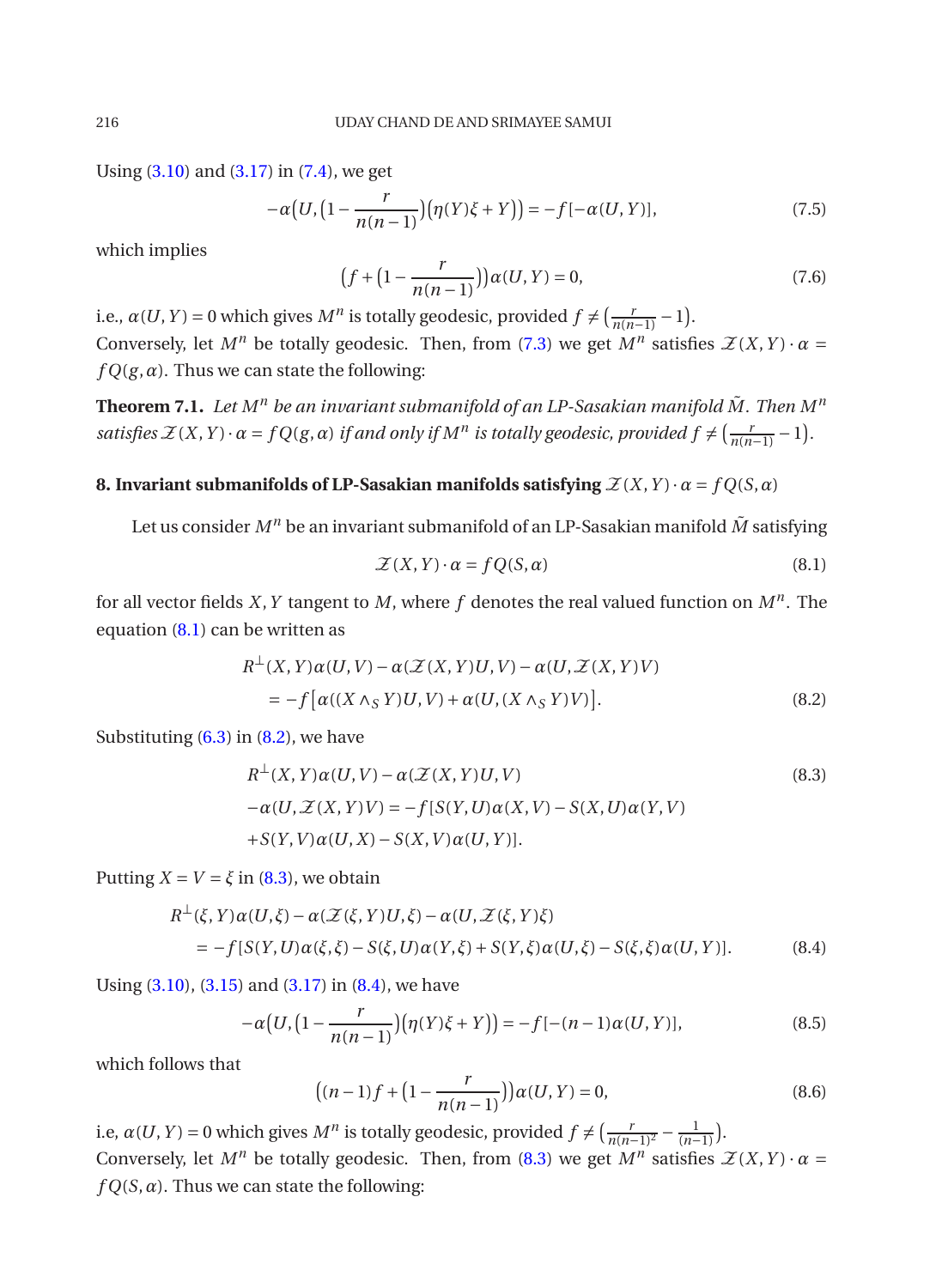**Theorem 8.1.** Let  $M^n$  be an invariant submanifold of LP-Sasakian manifold  $\tilde{M}$ . Then  $M^n$ *satisfies*  $\mathcal{Z}(X, Y) \cdot \alpha = fQ(S, \alpha)$  *if and only if*  $M^n$  *is totally geodesic, provided*  $f \neq \left(\frac{r}{n(n-1)^2} - \frac{r}{n(n-1)^2}\right)$  $\frac{1}{(n-2)}$ ).

In view of the Corollary [\(4.1\)](#page-6-0)−[\(4.2\)](#page-6-1) and Theorem [\(5.1\)](#page-7-5)−[\(8.1\)](#page-9-4) we can state the following:

**Theorem 8.2.** Let  $M^n$  be an invariant submanifold of an LP-Sasakian manifold  $\tilde{M}$ . Then the *following statements are equivalent:*

- (1) *Second fundamental form of M<sup>n</sup> is recurrent.*
- (2) *Second fundamental form of M<sup>n</sup> is bi-recurrent.*
- (3)  $M^n$  is pseudo-parallel, provided  $f \neq 1$ .
- (4)  $M^n$  is generalized Ricci pseudo parallel, provided  $f \neq \frac{1}{n-1}$ .
- (5)  $M^n$  satisfies the condition  $\mathcal{Z}(X, Y) \cdot \alpha = fQ(g, \alpha)$ , provided  $f \neq \left(\frac{r}{n(n-1)} 1\right)$ .
- (6)  $M^n$  satisfies the condition  $\mathcal{Z}(X, Y) \cdot \alpha = f(Q(S, \alpha))$ , provided  $f \neq \left(\frac{r}{n(n-1)^2} \frac{1}{(n-2)}\right)$ .
- (7) *M<sup>n</sup> is totally geodesic.*

# **9. Example**

Let us consider the 5-dimensional manifold  $\tilde{M} = \{(x, y, z, u, v) \in \mathbb{R}^5 : (x, y, z, u, v) \neq (0, 0, 0, 0, 0)\},$ where  $(x, y, z, u, v)$  are the standard coordinates in  $\mathbb{R}^5$ . The vector fields

$$
e_1 = e^z \frac{\partial}{\partial x}, \ e_2 = e^{z - ax} \frac{\partial}{\partial y}, \ e_3 = \frac{\partial}{\partial z}, \ e_4 = e^z \frac{\partial}{\partial u}, \ e_5 = e^{z - u} \frac{\partial}{\partial v}
$$

are linear independent at each point of  $\tilde{M}$  where  $a$  is a scalar. Let  $\tilde{g}$  be the metric defined by

$$
\tilde{g}(e_i, e_j) = \begin{cases}\n1, & \text{for } i = j \neq 3, \\
0, & \text{for } i \neq j, \\
-1, & \text{for } i = j = 3.\n\end{cases}
$$
\n(9.1)

Here *i* and *j* runs from 1 to 5. Let *η* be the 1-form defined by  $\eta(Z) = \tilde{g}(Z, e_3)$ , for any vector field *Z* tangent to  $\tilde{M}$ . Let  $\varphi$  be the (1, 1) tensor field defined by

$$
\varphi e_1 = -e_1, \, \varphi e_2 = -e_2, \, \varphi e_3 = 0, \, \varphi e_4 = -e_4, \, \varphi e_5 = -e_5.
$$

Then using the linearity property of  $\varphi$  and  $\tilde{g}$  we have

$$
\eta(e_3) = -1, \, \varphi^2 Z = Z + \eta(Z)e_3
$$

for any vector field *Z* tangent to  $\tilde{M}$ . Thus for  $e_3 = \xi$ ,  $\tilde{M}(\varphi, \xi, \eta, \tilde{g})$  defines an almost paracontact metric manifold. Let  $\tilde{\nabla}$  be the Levi-Civita connection on  $\tilde{M}$  with respect to the metric  $\tilde{g}$ . Then we have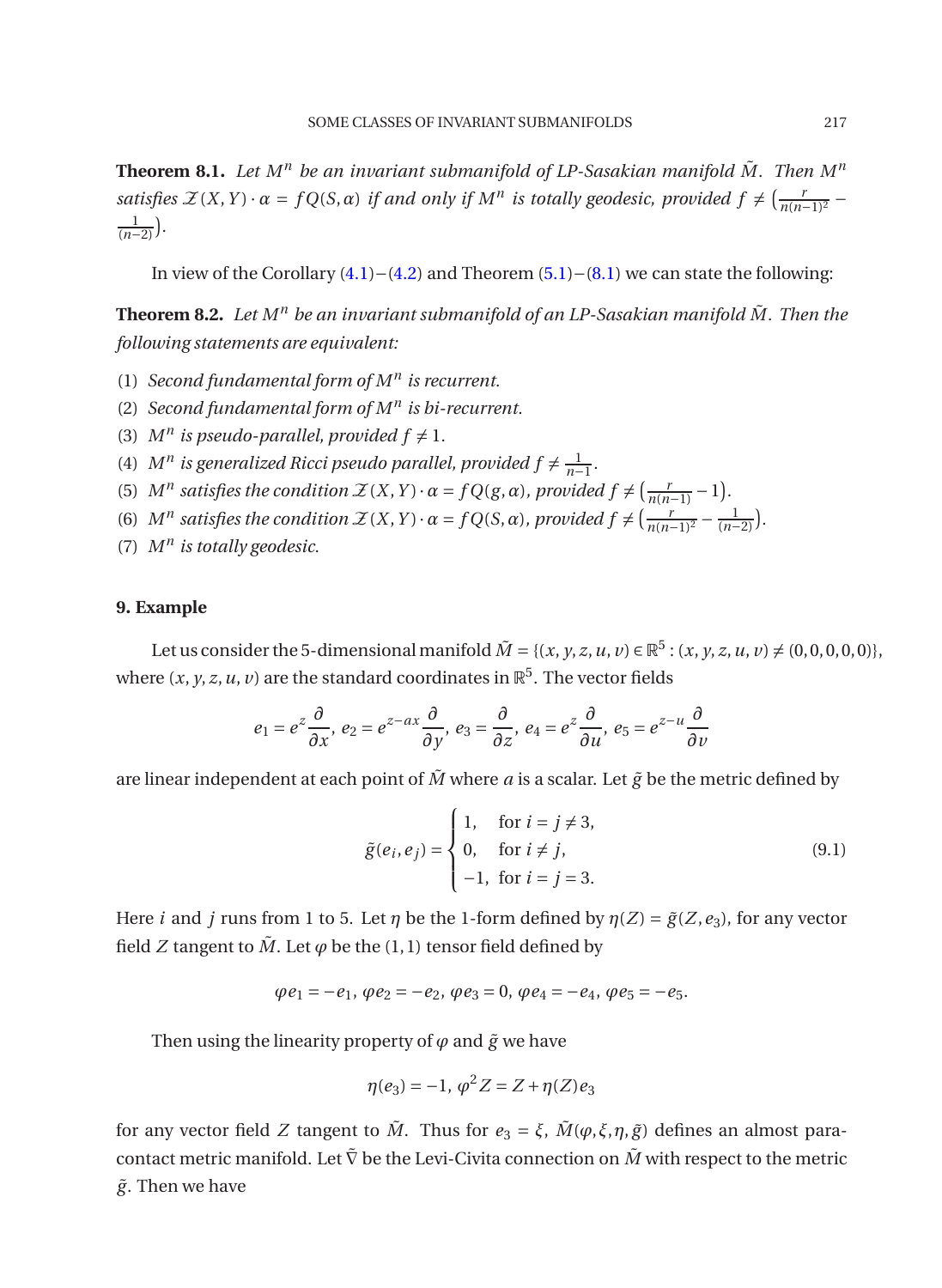$$
[e_1, e_2] = -ae^z e_2, \t [e_1, e_3] = -e_1, \t [e_1, e_4] = 0, \t [e_1, e_5] = 0,
$$
  

$$
[e_2, e_3] = -e_2, \t [e_2, e_4] = 0, \t [e_2, e_5] = 0, \t [e_3, e_4] = e_4,
$$
  

$$
[e_3, e_5] = e_5, \t [e_4, e_5] = -e^z e_5.
$$

Taking  $e_3 = \xi$  and using Koszul's formula for  $\tilde{g}$ , it can be easily calculated that

$$
\begin{aligned}\n\tilde{\nabla}_{e_1} e_1 &= e_3, & \tilde{\nabla}_{e_1} e_2 &= 0, & \tilde{\nabla}_{e_1} e_3 &= -e_1, & \tilde{\nabla}_{e_1} e_4 &= 0, & \tilde{\nabla}_{e_1} e_5 &= 0, \\
\tilde{\nabla}_{e_2} e_1 &= a e^z e_2, & \tilde{\nabla}_{e_2} e_2 &= -a e^z e_1 + e_3, & \tilde{\nabla}_{e_2} e_3 &= -e_2, & \tilde{\nabla}_{e_2} e_4 &= 0, & \tilde{\nabla}_{e_2} e_5 &= 0, \\
\tilde{\nabla}_{e_3} e_1 &= 0, & \tilde{\nabla}_{e_3} e_2 &= 0, & \tilde{\nabla}_{e_3} e_3 &= 0, & \tilde{\nabla}_{e_4} e_3 &= -e_4, & \tilde{\nabla}_{e_4} e_4 &= 0, & \tilde{\nabla}_{e_4} e_5 &= 0, \\
\tilde{\nabla}_{e_4} e_1 &= 0, & \tilde{\nabla}_{e_4} e_2 &= 0, & \tilde{\nabla}_{e_4} e_3 &= -e_4, & \tilde{\nabla}_{e_4} e_4 &= 0, & \tilde{\nabla}_{e_4} e_5 &= 0, \\
\tilde{\nabla}_{e_5} e_1 &= 0, & \tilde{\nabla}_{e_5} e_2 &= 0, & \tilde{\nabla}_{e_5} e_3 &= -e_5, & \tilde{\nabla}_{e_5} e_4 &= e^z e_5, & \tilde{\nabla}_{e_5} e_5 &= e_3 - e^z e_5.\n\end{aligned}
$$

From the above calculations, we see the manifold under consideration satisfies  $\eta(\xi) = -1$ and  $\tilde{\nabla}_X \xi = \varphi X$ . Hence,  $\tilde{M}$  is an LP-Sasakian manifold.

Let *f* be an isometric immersion from *M* to  $\tilde{M}$  defined by  $f(x, y, z) = (x, y, z, 0, 0)$ .

Let  $M = \{(x, y, z) \in \mathbb{R}^3 : (x, y, z) \neq (0, 0, 0)\}$  where  $(x, y, z)$  are the standard coordinates in  $\mathbb{R}^3$ . The vector fields

$$
e_1 = e^z \frac{\partial}{\partial x}, \ e_2 = e^{z - ax} \frac{\partial}{\partial y}, \ e_3 = \frac{\partial}{\partial z}
$$

are linearly independent at each point of *M*. Let *g* be the metric defined by

$$
g(e_1, e_3) = g(e_2, e_3) = g(e_1, e_2) = 0
$$
  
 
$$
g(e_1, e_1) = g(e_2, e_2) = 1, \qquad g(e_3, e_3) = -1.
$$

Let *η* be the 1-form defined by  $\eta(Z) = g(Z, e_3)$ , for any vector field *Z* tangent to *M*. Let  $\varphi$  be the (1,1) tensor field defined by

$$
\varphi e_1 = -e_1, \, \varphi e_2 = -e_2, \, \varphi e_3 = 0
$$

Then using the linearity property of  $\varphi$  and  $\varphi$  we have

$$
\eta(e_3) = -1, \, \varphi^2 Z = Z + \eta(Z)e_3
$$

for any vector field *Z* tangent to *M*. Thus for  $e_3 = \xi$ ,  $M(\varphi, \xi, \eta, g)$  defines an almost paracontact metric manifold. Let ∇ be the Levi-Civita connection on *M* with respect to the metric *g*. Then we have

$$
[e_1, e_2] = -ae^z e_2
$$
,  $[e_1, e_3] = -e_1$ ,  $[e_2, e_3] = -e_2$ .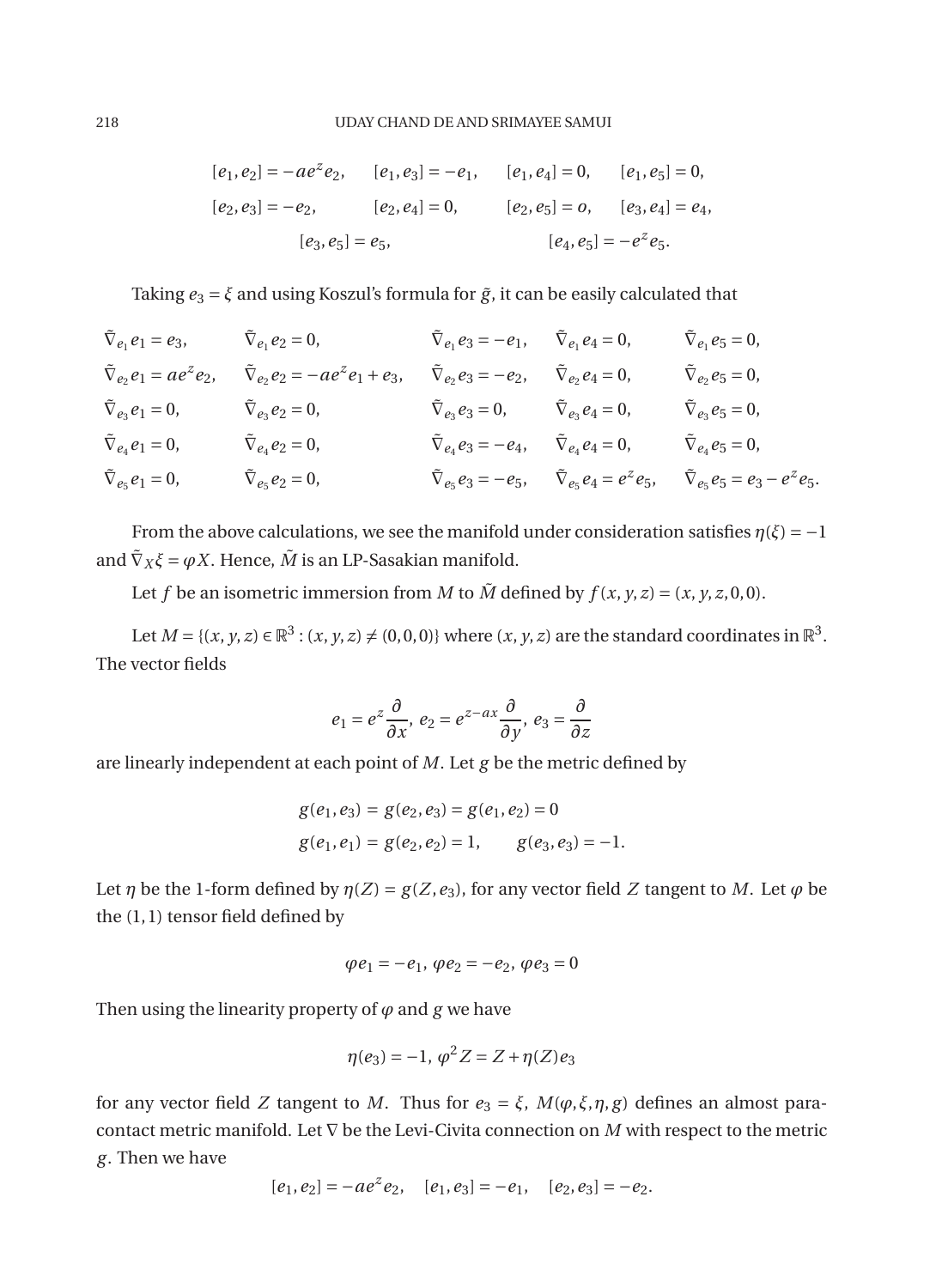Taking  $e_3 = \xi$  and using Koszul's formula for *g*, it can be easily calculated that

$$
\nabla_{e_1} e_1 = e_3, \qquad \nabla_{e_1} e_2 = 0, \qquad \nabla_{e_1} e_3 = -e_1,
$$
  
\n
$$
\nabla_{e_2} e_1 = a e^z e_2, \qquad \nabla_{e_2} e_2 = -a e^z e_1 + e_3, \qquad \nabla_{e_2} e_3 = -e_2,
$$
  
\n
$$
\nabla_{e_3} e_1 = 0, \qquad \nabla_{e_3} e_2 = 0, \qquad \nabla_{e_3} e_3 = 0.
$$

We see that the  $(\varphi, \xi, \eta, g)$  structure satisfies the formula  $\nabla_X \xi = \varphi X$  and  $\eta(\xi) = -1$ . Hence  $M(\varphi, \xi, \eta, g)$  is a 3-dimensional LP-Sasakian manifold. It is obvious that the manifold M under consideration is a submanifold of the manifold  $\tilde{M}$ .

Also  $\varphi X = -X \in TM$  for  $X \in TM$ . Hence *M* is invariant.

Let  $U = \lambda_1 e_1 + \lambda_2 e_2 + \lambda_3 e_3 \in TM$  and  $V = \mu_1 e_1 + \mu_2 e_2 + \mu_3 e_3 \in TM$  where  $\lambda_i$  and  $\mu_i$  are scalars,  $i = 1, 2, 3$ .

Then

$$
\alpha(U,V) = \sum \lambda_i \mu_j \alpha(e_i, e_j)
$$
  
= 
$$
\sum \lambda_i \mu_j (\tilde{\nabla}_{e_i} e_j - \nabla_{e_i} e_j)
$$
  
= 0.

Hence the submanifold is totally geodesic.

#### **References**

- <span id="page-12-1"></span>[1] A. A. Shaikh and U. C. De, *On 3-dimensional Lorentzian para-Sasakian manifolds*, Soochow J. Math., 26(2000), 359–368.
- <span id="page-12-5"></span>[2] A. C. Asperti, G. A. Lobos and F. Mercuri, *Pseudo-parallel immersions of a space forms*, Mat. Contemp., **17** (1999), 59–70.
- <span id="page-12-6"></span>[3] A. C. Asperti, G. A. Lobos and F. Mercuri, *Pseudo-parallel submanifolds of a space forms*, Adv. Geom. **2** (2002), 57–71.
- <span id="page-12-9"></span>[4] B. Y. Chen, *Geometry of submanifolds*, Pure and Appl. Math. 22, Marcel Dekker, Inc., New York, 1973.
- <span id="page-12-7"></span>[5] C. Murathan, K. Arslan and K. Ezentas, *Ricci generalized pseudo-symmetric immersions*, Diff. Geom. and Appl. Matfypress Prague, (2005), 99–108.
- <span id="page-12-0"></span>[6] C. Özgür, *On ϕ-conformally flat Lorentzian para-Sasakian manifolds*, Radovi Mathematiki, **12** (2003), 99– 106.
- <span id="page-12-8"></span>[7] C. Özgür and C. Murathan, *On invariant submanifolds of Lorentzian para-Sasakian manifold*s, The Arab. J. for Sci. and Eng., **34** (2008), 177–185.
- [8] D. E. Blair, Contact Manifold in Riemannain Geometry, Lecture Notes on Mathematics, 509, Springer-Verlag, Berlin, 1976.
- [9] E. Boeckx, O. Kowalski and L. Vanhecke, Riemannian Manifolds of Conullity Two, Singapore World Sci. Publishing, 1996.
- <span id="page-12-4"></span>[10] F. Dillen, *Semiparallel hypersurfaces of a real space form*, Israel J. Math., **75** (1991), 193–202.
- <span id="page-12-2"></span>[11] J. Deprez, *Semiparallel surfaces in Euclidean space*, J. Geom., **25** (1985), 192–200.
- <span id="page-12-3"></span>[12] J. Deprez, *Semiparallel hypersurfaces*, Rend. Sem. Mat. Univ. Politechn. Torino, **45** (1986), 303–316.